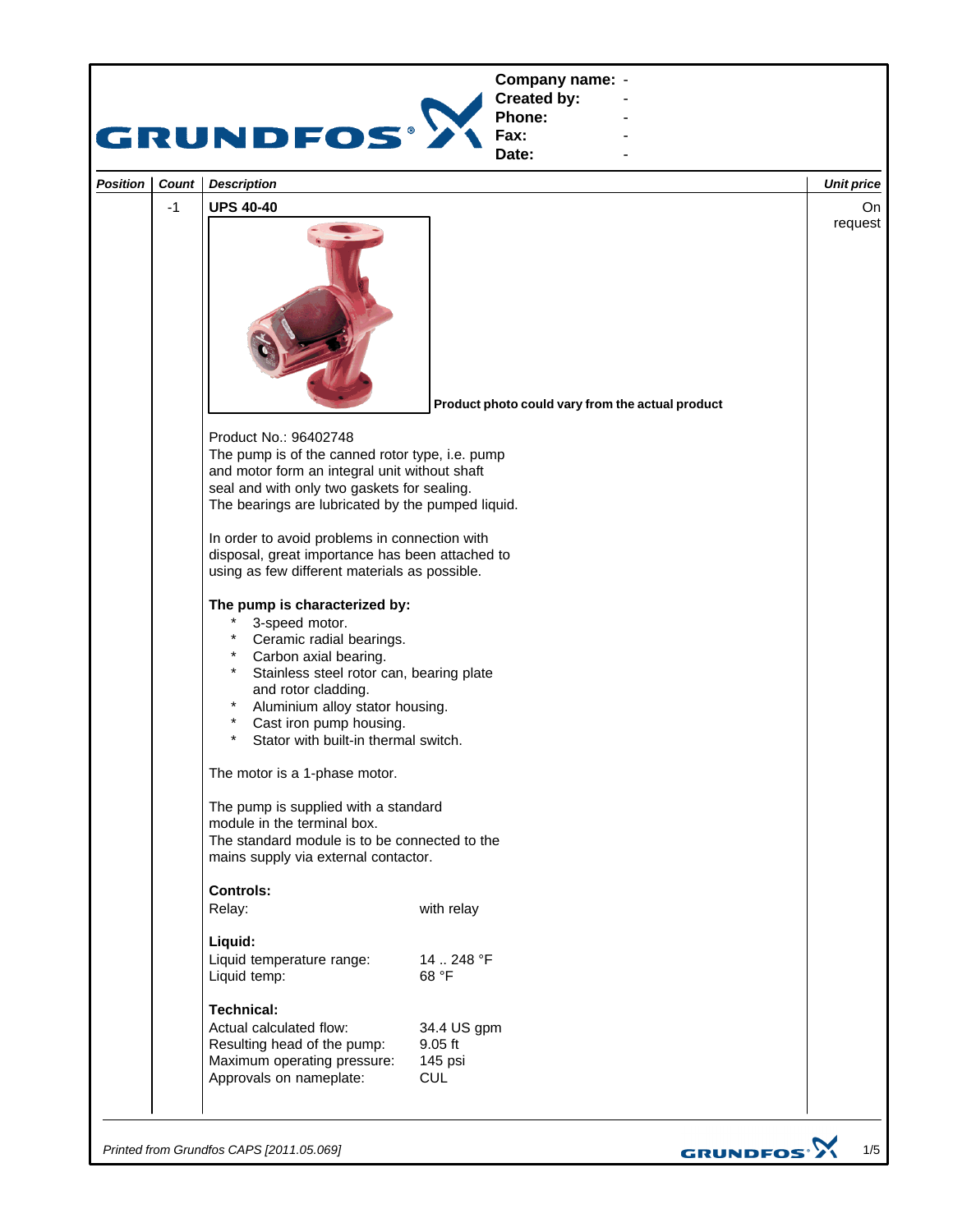## **Company name: -** Construction of the construction

## GRUNDFOS<sup>®</sup>

**Created by: Phone: Fax:**

**Date: -** Andrea Maria Maria Maria Maria **-** Construction of the construction

**-** Andrea Maria Maria Maria Maria **-** Andrea Maria Maria Maria Maria

| <b>Materials:</b><br>Pump housing:<br>Cast iron<br>EN-JL1040<br>ASTM 35 B - 40 B<br>Impeller:<br>Stainless steel<br>DIN W.-Nr. 1.4301<br><b>AISI 304</b><br>Installation:<br>Range of ambient temperature: 32  104 °F<br>Maximum operating pressure:<br>145 psi<br>Flange standard:<br>USA Oval<br>$\mathsf F$<br>Type of connection:<br>Pipe connection:<br>40<br>Pressure stage:<br>145 psi<br>13 1/2" mm<br>Port-to-port length:<br><b>Electrical data:</b><br>Power input in speed 1:<br>125 W<br>Power input in speed 2:<br>150 W<br>Max. power input:<br>170 W<br>Main frequency:<br>60 Hz<br>Rated voltage:<br>1 x 115 V<br>Current in speed 1:<br>1.34A<br>Current in speed 2:<br>1.48 A<br>Current in speed 3:<br>1.6A<br>Cos phi in speed 1:<br>0,81<br>Cos phi in speed 2:<br>0,88<br>Cos phi:<br>0,92<br>Capacitor size - run:<br>25 µF/400 V<br>Enclosure class (IEC 34-5):<br>X4D<br>$\mathsf F$<br>Insulation class (IEC 85):<br>Others:<br>39.2 lb<br>Net weight:<br>Gross weight:<br>45.4 lb<br>Shipping volume:<br>$2.08$ ft <sup>3</sup> | Position   Count | <b>Description</b> |  | <b>Unit price</b> |
|-------------------------------------------------------------------------------------------------------------------------------------------------------------------------------------------------------------------------------------------------------------------------------------------------------------------------------------------------------------------------------------------------------------------------------------------------------------------------------------------------------------------------------------------------------------------------------------------------------------------------------------------------------------------------------------------------------------------------------------------------------------------------------------------------------------------------------------------------------------------------------------------------------------------------------------------------------------------------------------------------------------------------------------------------------------|------------------|--------------------|--|-------------------|
|                                                                                                                                                                                                                                                                                                                                                                                                                                                                                                                                                                                                                                                                                                                                                                                                                                                                                                                                                                                                                                                             |                  |                    |  |                   |
|                                                                                                                                                                                                                                                                                                                                                                                                                                                                                                                                                                                                                                                                                                                                                                                                                                                                                                                                                                                                                                                             |                  |                    |  |                   |
|                                                                                                                                                                                                                                                                                                                                                                                                                                                                                                                                                                                                                                                                                                                                                                                                                                                                                                                                                                                                                                                             |                  |                    |  |                   |
|                                                                                                                                                                                                                                                                                                                                                                                                                                                                                                                                                                                                                                                                                                                                                                                                                                                                                                                                                                                                                                                             |                  |                    |  |                   |
|                                                                                                                                                                                                                                                                                                                                                                                                                                                                                                                                                                                                                                                                                                                                                                                                                                                                                                                                                                                                                                                             |                  |                    |  |                   |
|                                                                                                                                                                                                                                                                                                                                                                                                                                                                                                                                                                                                                                                                                                                                                                                                                                                                                                                                                                                                                                                             |                  |                    |  |                   |
|                                                                                                                                                                                                                                                                                                                                                                                                                                                                                                                                                                                                                                                                                                                                                                                                                                                                                                                                                                                                                                                             |                  |                    |  |                   |
|                                                                                                                                                                                                                                                                                                                                                                                                                                                                                                                                                                                                                                                                                                                                                                                                                                                                                                                                                                                                                                                             |                  |                    |  |                   |
|                                                                                                                                                                                                                                                                                                                                                                                                                                                                                                                                                                                                                                                                                                                                                                                                                                                                                                                                                                                                                                                             |                  |                    |  |                   |
|                                                                                                                                                                                                                                                                                                                                                                                                                                                                                                                                                                                                                                                                                                                                                                                                                                                                                                                                                                                                                                                             |                  |                    |  | $\sim$            |

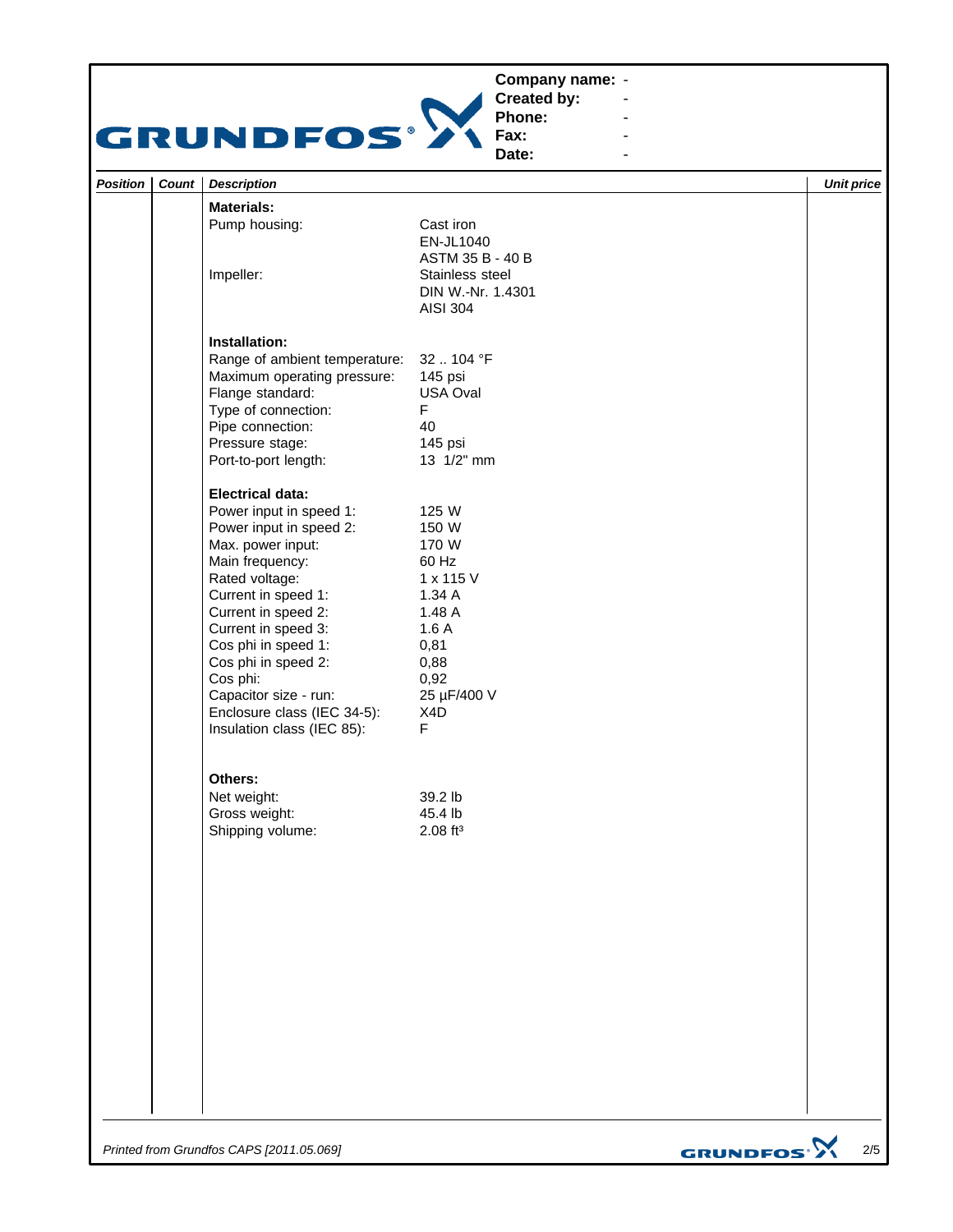

*Printed from Grundfos CAPS [2011.05.069]*

3/5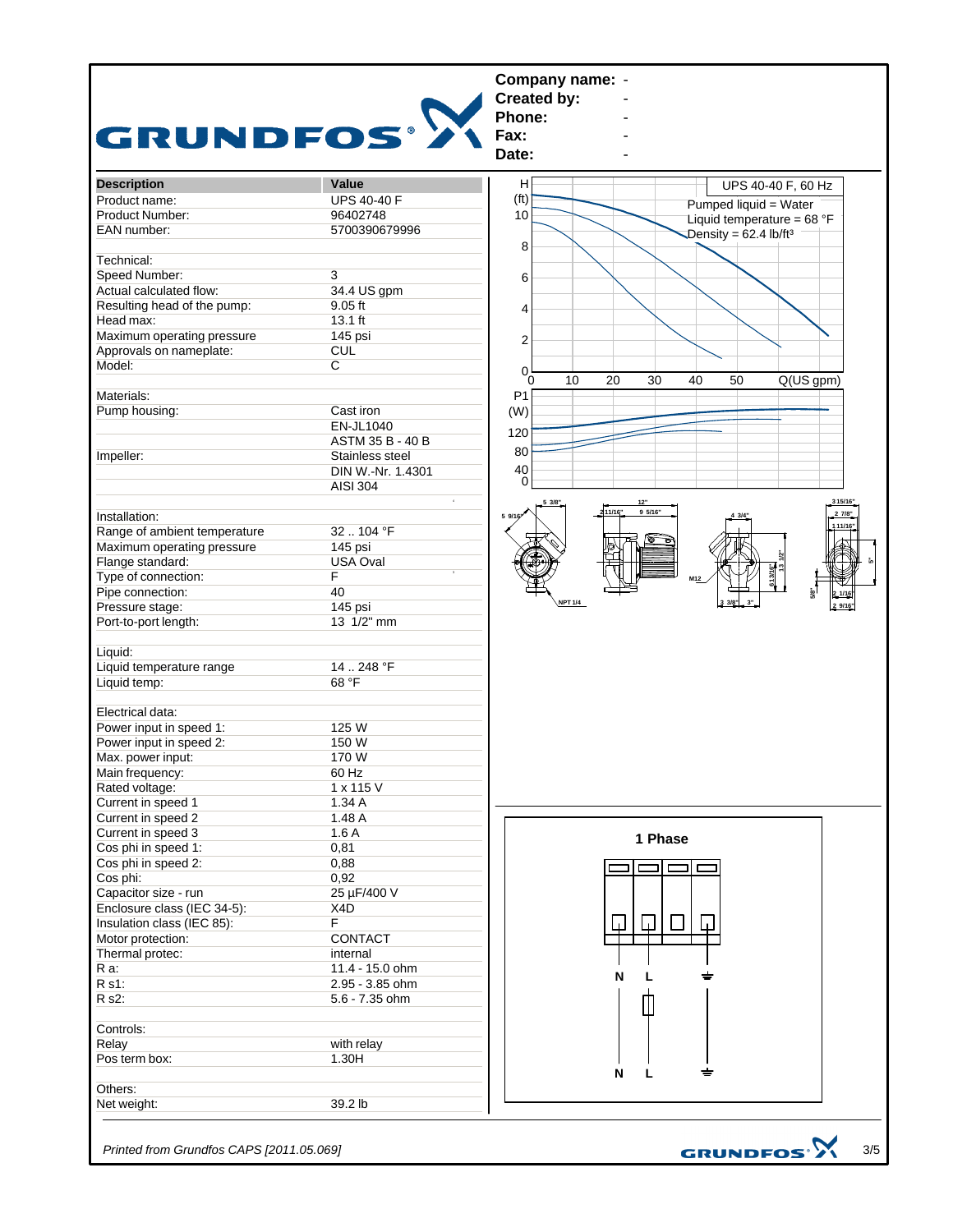| GRUNDFOS®          |       | Company name: -<br><b>Created by:</b><br>Phone:<br>Fax:<br>Date: | ٠<br>۰.<br>۰<br>۰. |
|--------------------|-------|------------------------------------------------------------------|--------------------|
| <b>Description</b> | Value |                                                                  |                    |

| <b>Description</b> | value                  |
|--------------------|------------------------|
| Gross weight:      | 45.4 lb                |
| Shipping volume:   | $2.08$ ft <sup>3</sup> |
| Sales region:      | Namreg                 |

*Printed from Grundfos CAPS [2011.05.069]*